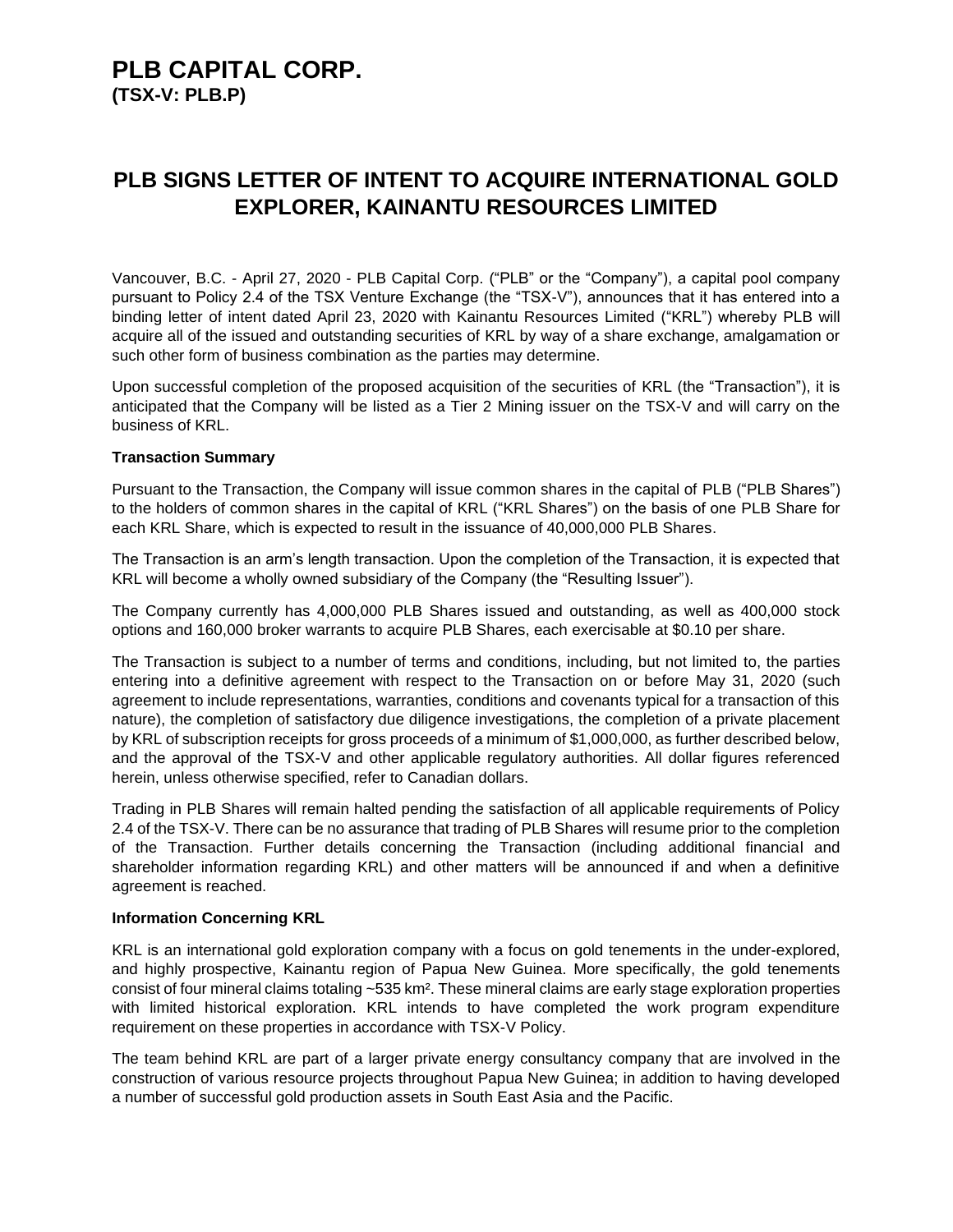# **PLB CAPITAL CORP.**

**(TSX-V: PLB.P)**

## **Management and Board of Directors**

Upon completion of the Transaction, it is expected that all the directors and officers of PLB, other than David Loretto, will resign and be replaced by nominees of KRL. It is also expected that Giuseppe (Pino) Perone will remain as corporate secretary of the Resulting Issuer. Details regarding the anticipated directors and officers of the Resulting Issuer will be included in a subsequent release.

## **Private Placement**

Pursuant to the letter of intent, it is a condition of the Transaction that KRL will be responsible for the completion of a private placement (the "Private Placement") to raise a minimum of \$1,000,000 and up to \$3,000,000 at a price of \$0.15 per common share to be completed with the Transaction. The Private Placement may be completed in KRL or the Resulting Issuer or both, as agreed by the parties. KRL intends to use the net proceeds of the Private Placement to fund the Transaction, to develop its business and for working capital and general corporate purposes.

This release does not constitute an offer to sell and is not a solicitation of an offer to buy any securities in the United States. The securities of the Company and KRL have not been and will not be registered under the United States Securities Act of 1933, as amended (the "U.S. Securities Act") or any state securities laws and may not be offered or sold within the United States or to U.S. Persons unless registered under the U.S. Securities Act and applicable state securities laws unless pursuant to an exemption from such registration.

# **Sponsorship**

The Transaction is subject to the sponsorship requirements of the TSX-V unless an exemption from those requirements is granted. The Company intends to apply for an exemption from the sponsorship requirements; however, there can be no assurance that an exemption will be obtained. If an exemption from the sponsorship requirements is not obtained, a sponsor will be identified at a later date. An agreement to act as sponsor in respect of the Transaction should not be construed as any assurance with respect to the merits of the Transaction or the likelihood of its completion.

# **Trading Halt**

Trading in PLB Shares has been halted as of April 23, 2020 and will remain halted pending the satisfaction of all applicable requirements pursuant to Policy 2.4 of the TSX-V.

# **Name Change**

Upon completion of the Transaction, the Company intends to change its name to "Kainantu Resources Ltd." or such other name as KRL may determine, and the parties expect that the TSX-V will assign a new trading symbol for the Resulting Issuer.

#### **For further information, please contact:**

Giuseppe (Pino) Perone CEO PLB Capital Corp. Phone: 604.609.3350 E-Mail: [peronepino@gmail.com](mailto:peronepino@gmail.com)

*Neither the TSX-V nor its Regulation Services Provider (as that term is defined in the policies of the TSX-V) accepts responsibility for the adequacy or accuracy of this release.*